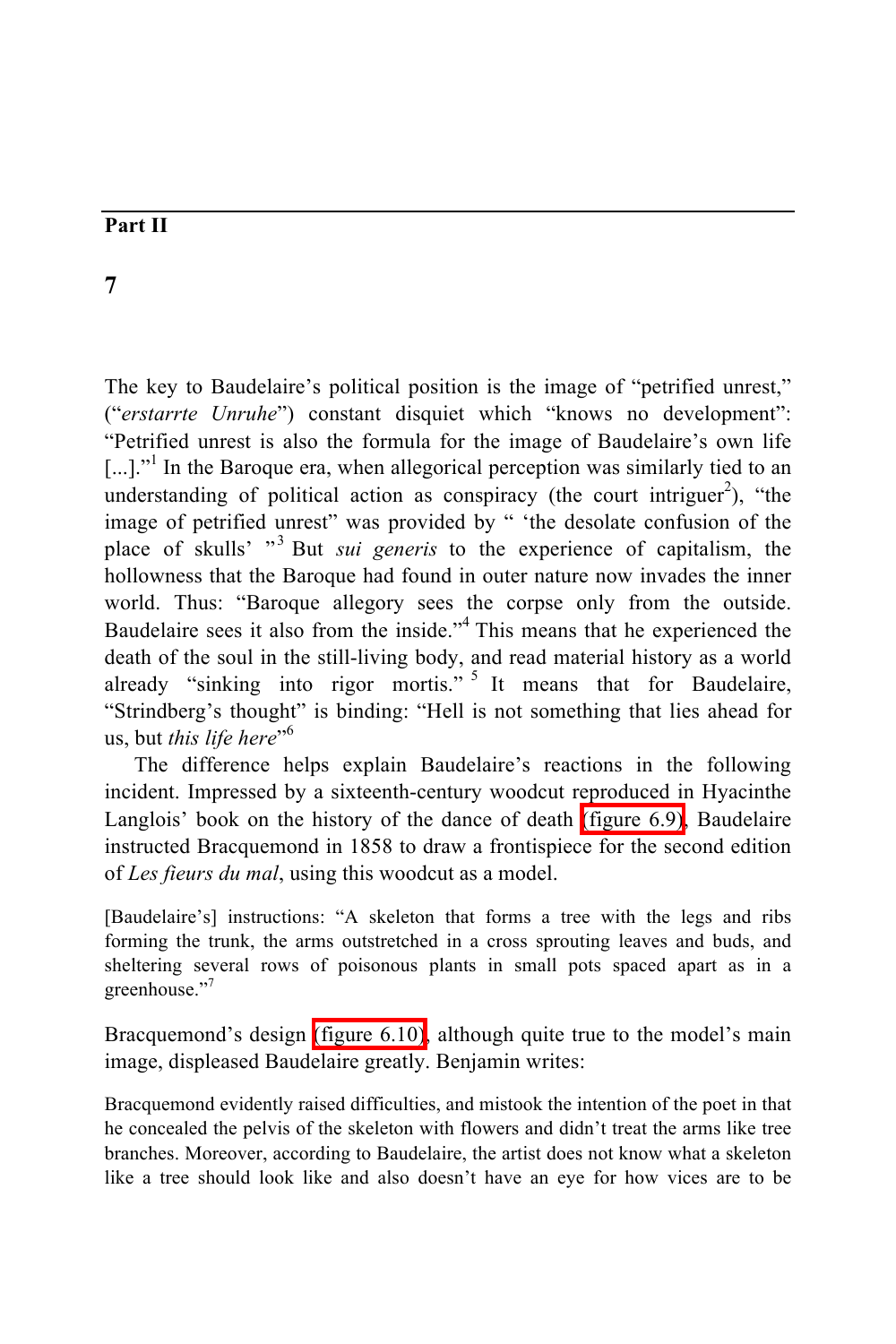### **6 Historical Nature: Ruin**

represented as flowers.<sup>8</sup>

"In the end a portrait of the poet by Bracquemond was substituted" and the project was abandoned. <sup>9</sup> It was taken up again, however, by Félicien Rops in 1866, as the design for the frontispiece of Baudelaire's *Epaves*. Baudelaire considered the new version [\(figure 6.11\)](http://susanbuckmorss.info/constellation/note-on-the-dialectics-of-seeing/#fig:405) a success, and accepted it.

"To interrupt the course of the world-that was the deepest will of Baudelaire, $\mathbf{R}^{10}$  and in this sense he went beyond the passive melancholy of the Baroque allegoricists. "The allegory of Baudelaire bears-in opposition to the Baroque-the traces of anger needed to break into this world and lay its harmonious structures in ruins."<sup>11</sup> But if Baudelaire succeeded in this, and if in his refusal of the Christian solution of spiritual resurrection he remained more faithful to the new nature than the Baroque allegoricists had to the old, $12$ he knew no recourse but to "hold onto the ruins."<sup>13</sup>

The destructive impulse of Baudelaire is nowhere interested in getting rid of that which declines. That comes to expression in allegory, and it is this which constitutes its regressive tendency. On the other hand, however, precisely in its destructive fervor, allegory is concerned with the banishment of the illusory appearance that proceeds out of every "given order," be it of art or of life, as if from the transfiguring order of the totality or the organic, making it appear bearable. And that is the progressive tendency of allegory.<sup>14</sup>

In the Arcades project Benjamin himself practiced allegory against myth. But he was aware of its "regressive tendency." The *PassagenWerk* was to avoid not only the "betrayal of nature" involved in the spiritual transcendence of the Baroque Christian allegoricists, but also that political resignation of Baudelaire and his contemporaries which ultimately ontologizes the emptiness of the historical experience of the commodity, the new as the always-thesame. It needed to demonstrate that far more violence than Baudelaire's "allegorical intention" was required in order to redeem the material world.

The course of history as it is represented in the concept of catastrophe has in fact no more claim on the thinking man than the kaleidoscope in the hand of a child which collapses everything ordered into new order with every turn. The justness of this image is well founded. The concepts of the rulers have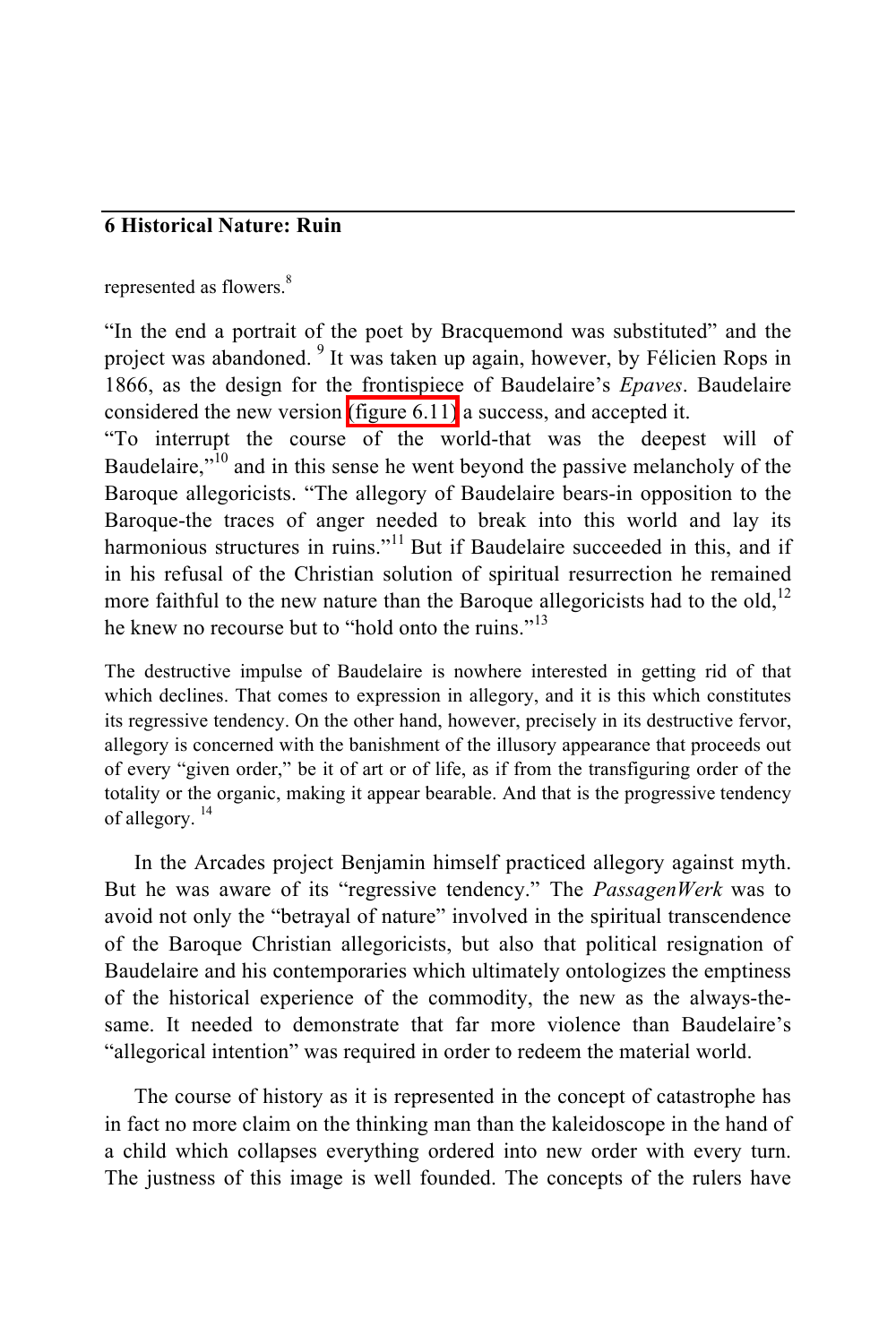# **Part II**

always been the mirror thanks to which the image of an "order" was established. -The kaleidoscope must be smashed.<sup>15</sup>